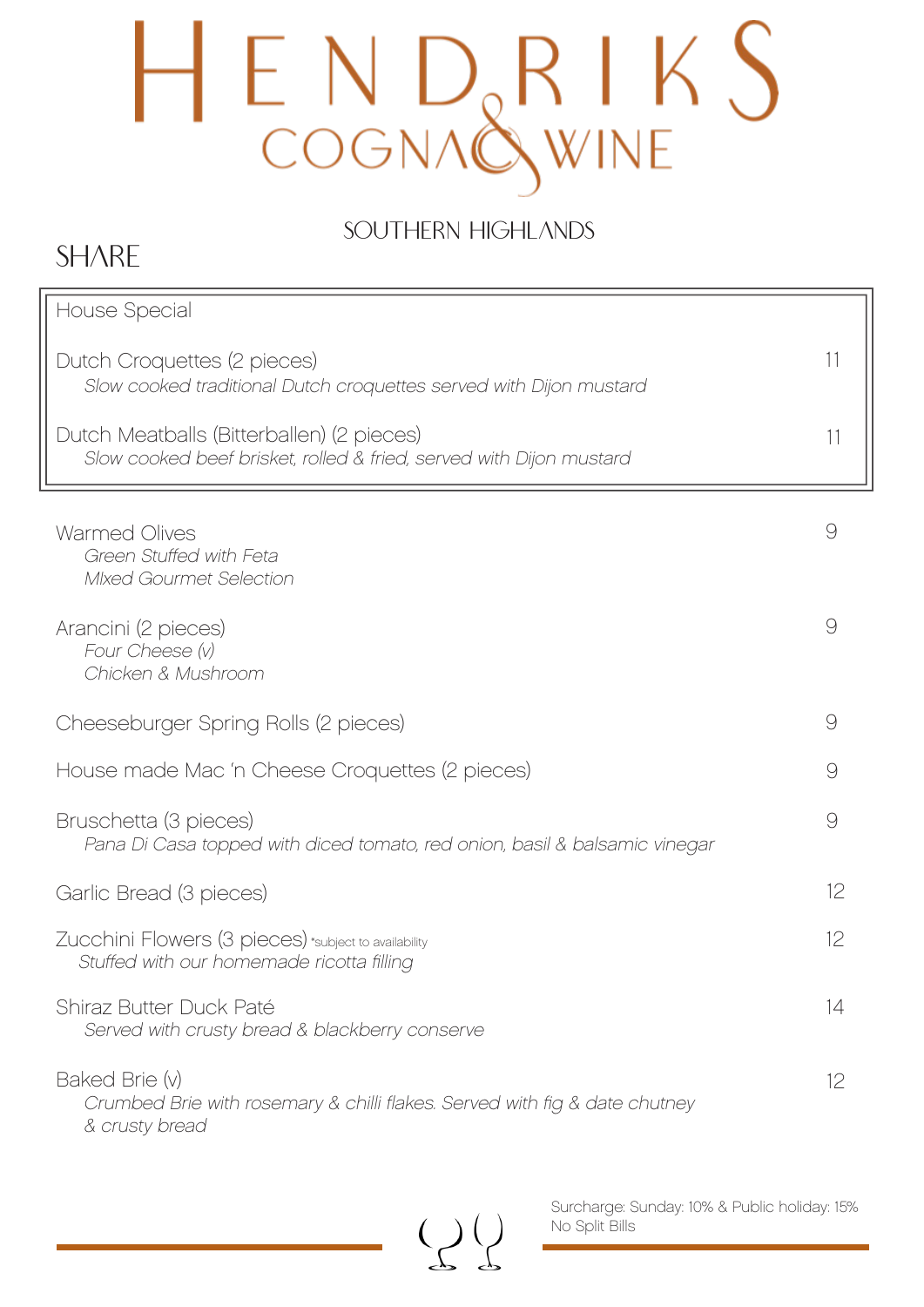### SOUTHERN HIGHLANDS

## **SHARE**

| <b>SEAFCOD</b>                                                                                                            |           |
|---------------------------------------------------------------------------------------------------------------------------|-----------|
| <b>Sydney Rock Oysters</b><br>Served with mignonette dressing                                                             | 4<br>each |
| <b>Bucket of Prawns</b><br>500g<br>1kg                                                                                    | 37<br>64  |
| (Available on weekends until sold out)                                                                                    |           |
| Charcuterie Board (gfc)<br>Italian prosciutto, mild sopressa, Spanish jamon, sopressa, provolone roll<br>ups & cornichons | 22        |
| Cheese Board (gfc)<br>Choice of 3 cheeses, crackers, apple & thyme paste & muscatels                                      | 24        |
| Cheese Options - See cheese menu for descriptions                                                                         |           |
| Will Studd Brillat Savarin (White Mould / Cow Milk)                                                                       |           |
| Holy Goat La Luna Barrel (White Mould / Goat Milk)                                                                        |           |
| L' Artisan Moutain Man (Washed Rind / Cow Milk)                                                                           |           |
| L'Artisan Fermier (Washed Rind / Cow Milk)                                                                                |           |
| Pyengana Traditional Clothbound Cheddar (Cheddar / Cow Milk)                                                              |           |
| Occelli Testun Di Barolo (Washed Rind / Cow & Goat Milk)                                                                  |           |
| Grubb Cashel Blue (Blue Mould / Cow Milk)                                                                                 |           |
|                                                                                                                           |           |

 $\left(\begin{smallmatrix} 1 \\ 2 \end{smallmatrix}\right)$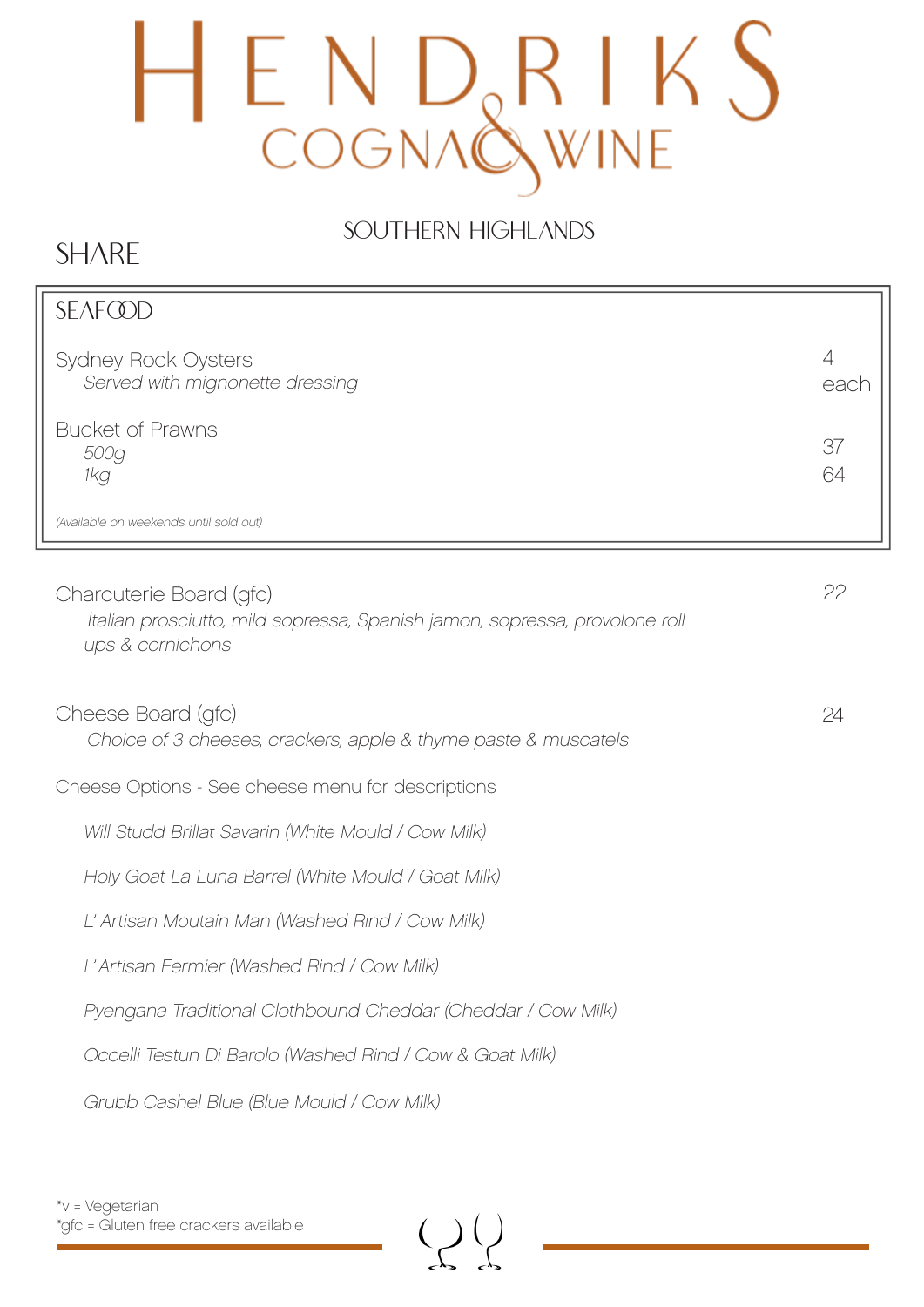### SOUTHERN HIGHLANDS

## **MAINS**

### SAVOURY GIANT JAFFLES

| All served with fresh side salad                                                                                                                                                                                                                        |                          |    |
|---------------------------------------------------------------------------------------------------------------------------------------------------------------------------------------------------------------------------------------------------------|--------------------------|----|
| Quattro Formaggi (v)                                                                                                                                                                                                                                    |                          | 19 |
| Our signature 4 cheese blend with brandy drizzle.                                                                                                                                                                                                       | Add ham                  | 20 |
| Cognac Mushrooms & Cheese (v)<br>Cognac rehydrated mushrooms, signature 3 cheese blend, parmesan crust.<br>Served with brandy drizzle.                                                                                                                  |                          | 23 |
| The Salami<br>Hot sopressa, mild Italian and hot Danish salamis with our signature 3 cheese<br>blend. Served with caramelised tomato chutney, brandy drizzle.                                                                                           |                          | 21 |
|                                                                                                                                                                                                                                                         | Available in puff pastry |    |
| Slow Cooked Lamb (n)<br>Succulent slow cooked lamb in traditional herbs, complemented with spinach,<br>feta, pine nuts & tossed with a generous spritz of fresh lemon. With our signature<br>3 cheese blend. Served with a side of house made tzatziki. |                          | 23 |
|                                                                                                                                                                                                                                                         | Available in puff pastry |    |
| <b>Juicy Lucy</b><br>Juicy beef pattie with smoked cheddar, pickles, onions, American mustard &<br>ketchup.                                                                                                                                             |                          | 23 |
| Chicken & Leek<br>Juicy pieces of chicken & leek, cooked in a creamy white wine sauce with<br>bacon & mushrooms.                                                                                                                                        |                          | 23 |
| The Low & Slow<br>Pulled pork that has been slow cooked for hours in a smoky salsa & a range of<br>mouth watering Mexican style herbs & spices. With our signature 3 cheese<br>blend.                                                                   |                          | 23 |

 $\left(\begin{smallmatrix} 1 \\ 1 \end{smallmatrix}\right)$ 

Available in puff pastry

\*v = Vegetarian \*n = Contains nuts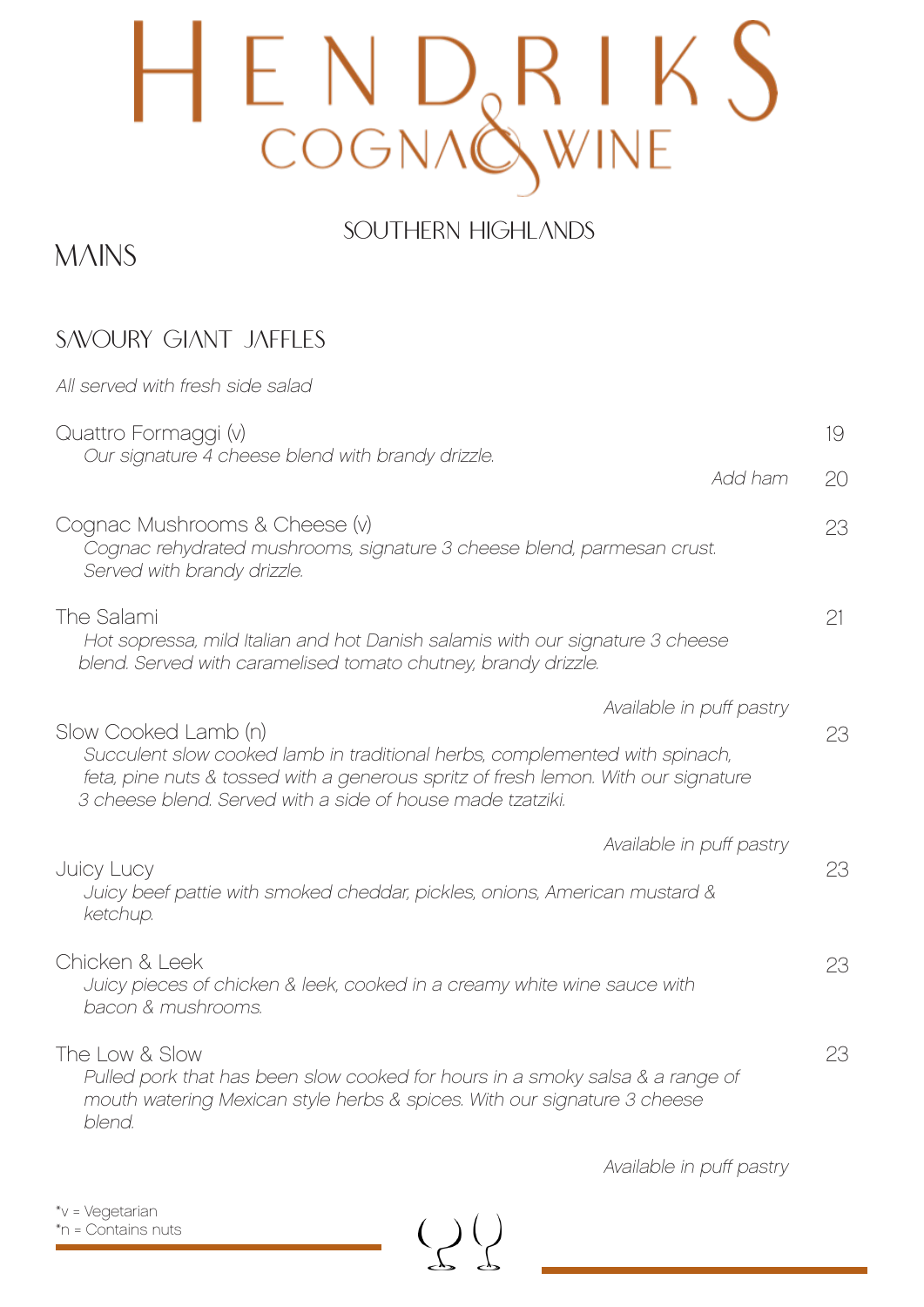### SOUTHERN HIGHLANDS

### **MAINS**

| PIZZA                                                                                                         |    |
|---------------------------------------------------------------------------------------------------------------|----|
| Our Signature Pizza                                                                                           |    |
| Prawns<br>Succulent prawns, fresh chilli, garlic, spanish onion & parsley                                     | 24 |
| Margherita (v)<br>Tomato base, fior di latte, buffalo mozzerlla, basil (v)                                    | 19 |
| Salami<br>Spicy salami, tomato, gorgonzola, rocket, balsamic                                                  | 20 |
| Prosciutto<br>Prosciutto, rocket, pear, parmesan                                                              | 23 |
| Ham & Pineapple<br>Tomato base, shaved leg ham, pineapple & fior di latte                                     | 21 |
| Lamb<br>Roasted lamb, fire roasted capsicum, artichoke, fior di latte & tzatziki drizzle                      | 24 |
| Supreme<br>Tomato, pepperoni, mushroom, olives, capsicum, ham, Spanish onion, fior di latte                   | 22 |
| Pepperoni<br>Tomato base, buffalo mozzarella & pepperoni                                                      | 20 |
| Vegetarian (v)<br>Fire roasted capsicum, zucchini, eggplant, semi dried tomatoes,<br>artichoke, fior di latte | 19 |
| <b>ADDITIONALS</b><br>Anchovies / Olives / Mushroom / Gorgonzola / Pineapple / Dairy free cheese              | 3  |
| Gluten Free Base                                                                                              | 4  |
| *v = Vegetarian                                                                                               |    |

 $22$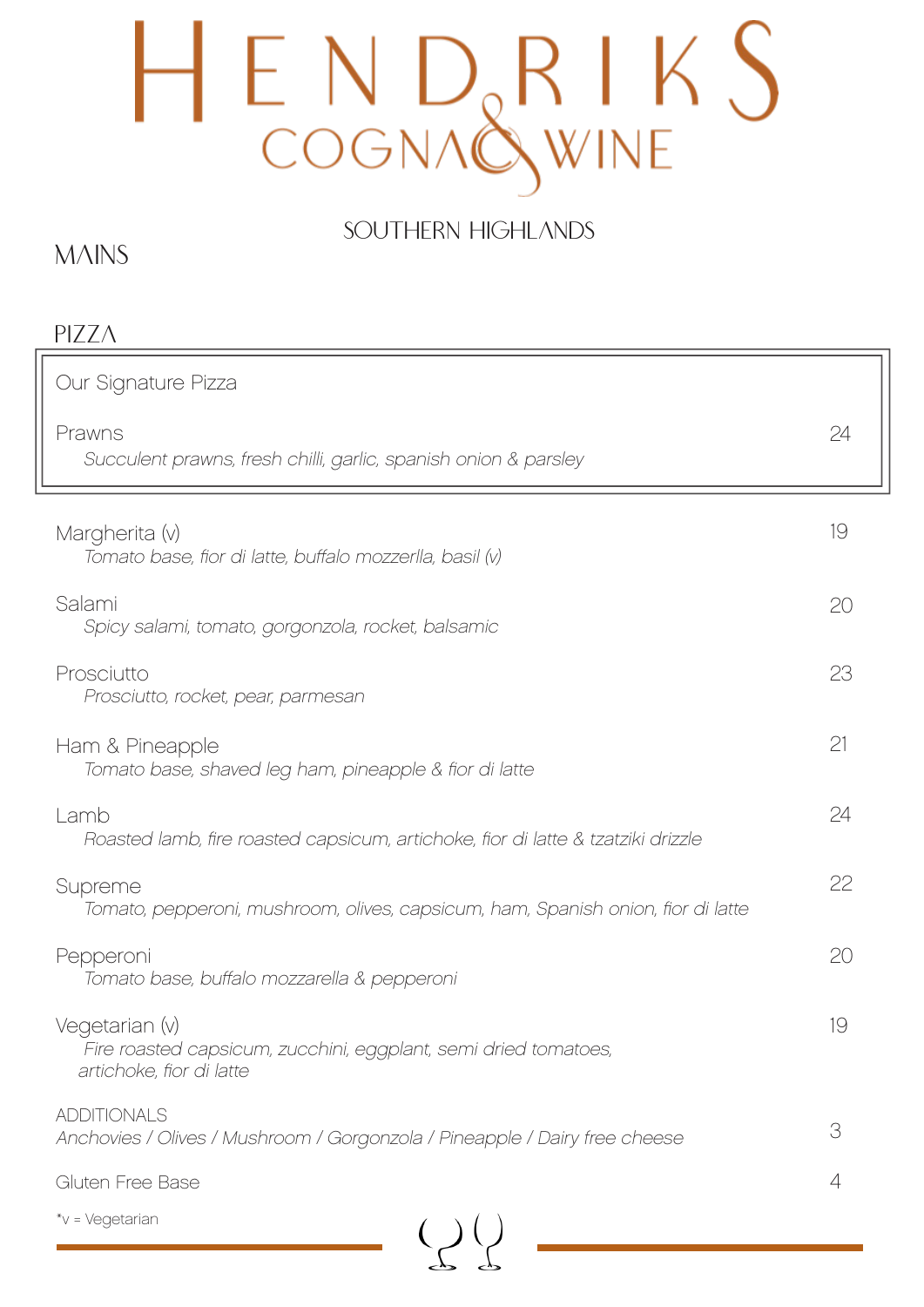### SOUTHERN HIGHLANDS

#### **MAINS**

SIDES & SALADS

| Rocket & Pear Salad (v)<br>Rocket, pear, parmesan cheese, balsamic glaze                          | 12 <sup>°</sup> |
|---------------------------------------------------------------------------------------------------|-----------------|
| Garden Salad (v)<br>Mixed leaves, tomato, cucumber, vinaigrette dressing                          | 12              |
| Caesar Salad<br>Cos Lettuce, crisp bacon, housemade croutons, parmesan cheese,<br>caesar dressing | 14              |
| Green Bowls<br>Vegetarian<br>Smoked Salmon                                                        | 13<br>17        |
| <b>Bowl of French Fries</b>                                                                       | 6               |

 $\left(\begin{smallmatrix} 1 \\ 1 \end{smallmatrix}\right)$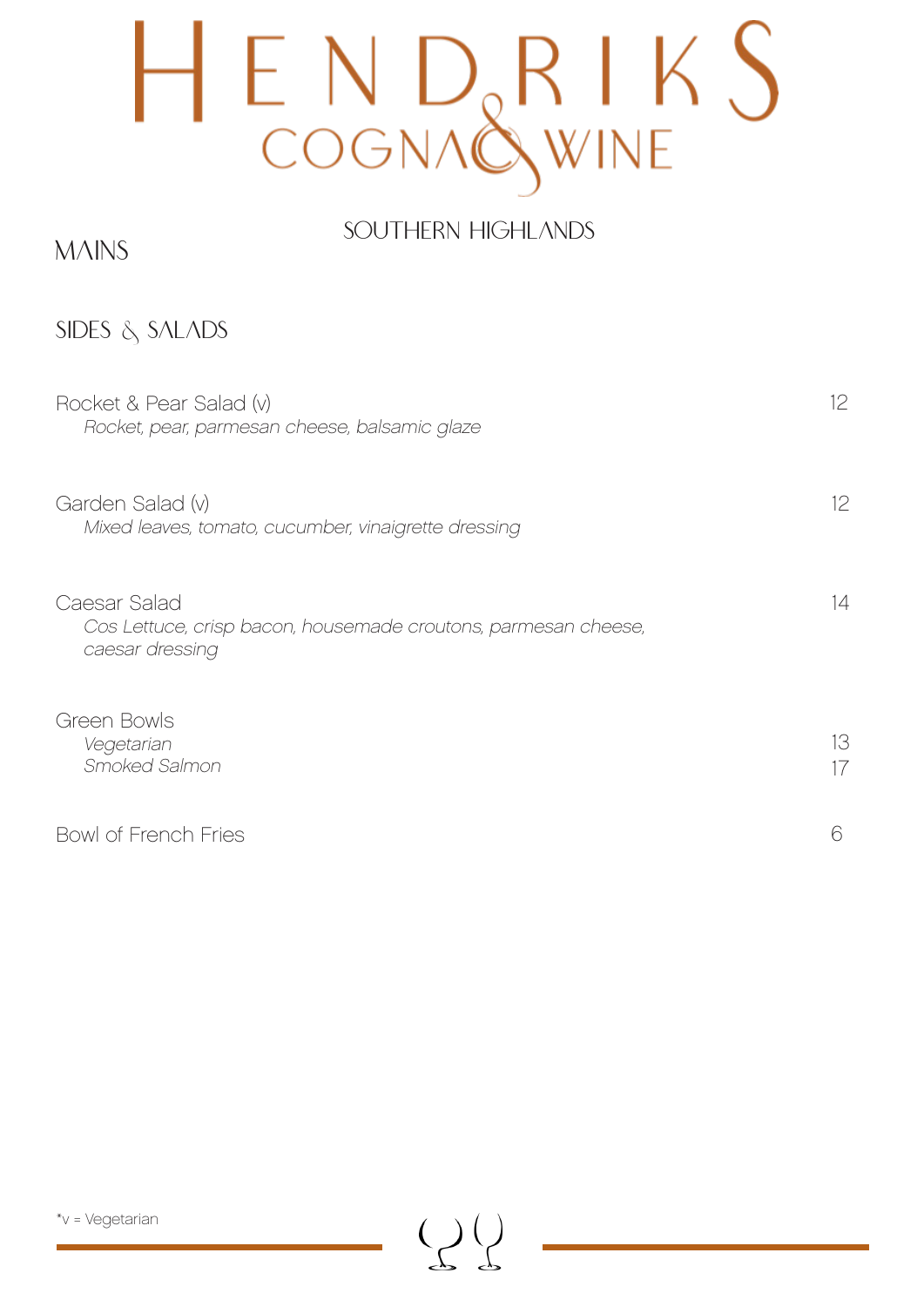## SOUTHERN HIGHLANDS

## DESSERT

| Our Signature House Made Cheesecake                                                                       |          |
|-----------------------------------------------------------------------------------------------------------|----------|
| Cognac & Chocolate Cheesecake<br>Paired with Hennessy VS                                                  | 12<br>21 |
|                                                                                                           |          |
| Profiteroles (3 pieces)<br>Créme patisserie filled pastry, topped with chocolate. Served with fresh cream | 12       |
| Chocolate Pudding<br>Sweet chocolate cake with a melted centre. Served with fresh cream                   |          |
|                                                                                                           |          |
| Ice Cream (gf)<br>Scoop of vanilla ice cream with a chocolate dusting                                     |          |

 $Q$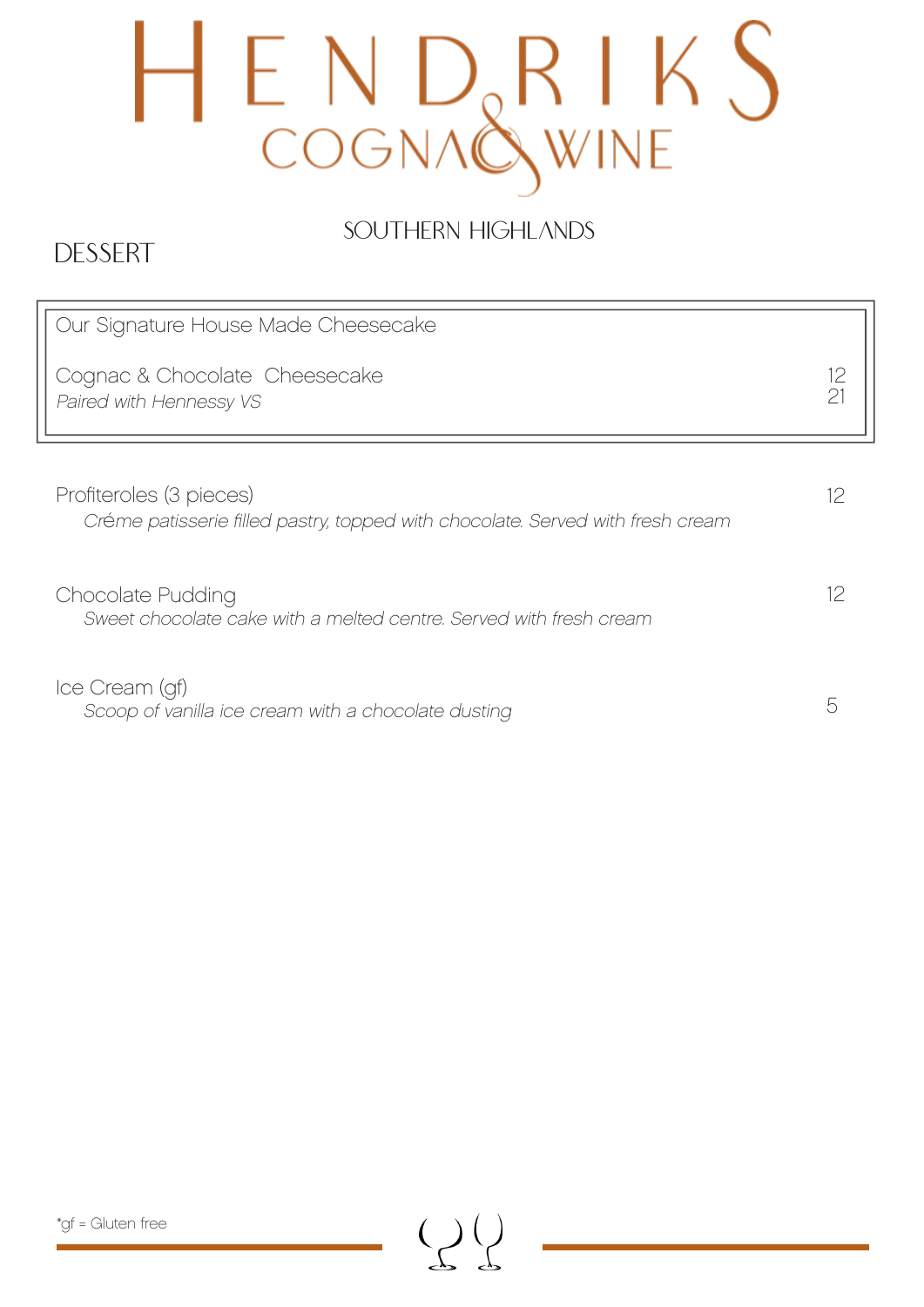### SOUTHERN HIGHLANDS

#### DESSERT

#### SWEET GIANT JAFFLES

| <b>Banoffee</b><br>Banana, toffee caramel, sprinkled with biscuit crumb. Served with ice cream                                                                                    | 15 |
|-----------------------------------------------------------------------------------------------------------------------------------------------------------------------------------|----|
| Ferrero Crunch (n)<br>Deconstructed Ferrero Rocher, generous lashings of Nutella, sugar dusted.<br>Served with ice cream<br>Available in puff pastry                              | 15 |
| Jaffle Suzette<br>Our take on a French classic, Crêpe Suzette. A delicate lemon base with<br>biscuit centre & orange zest, sugar dusted. Served with Grand Marnier<br>& ice cream | 16 |
| Apple Crumble<br>Slow cooked apple with toasted crumble & custard. Served with ice cream                                                                                          | 16 |

 $\bigcup$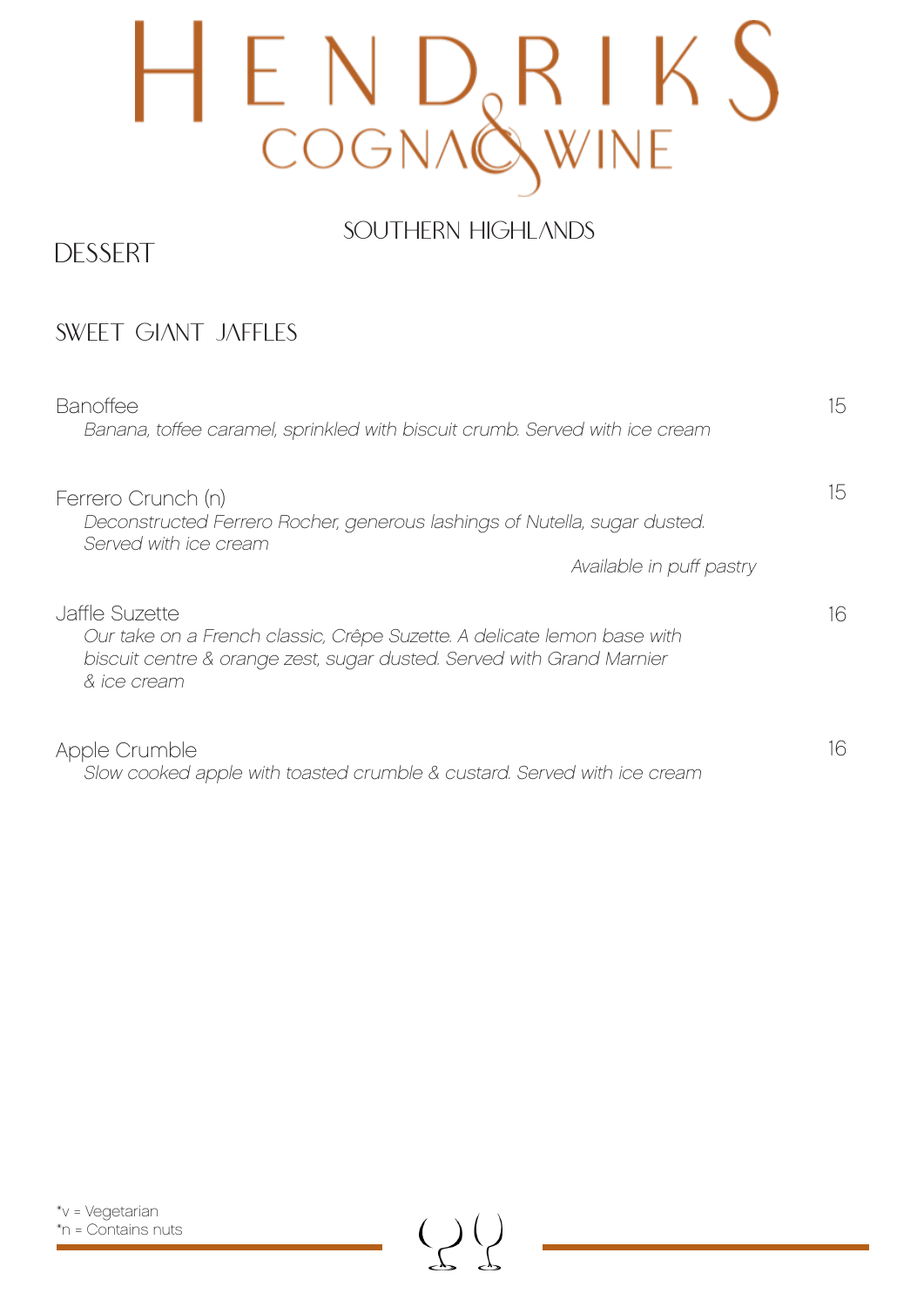## E N D<br>COGNA

#### SOUTHERN HIGHLANDS

#### CHEESE DEGUSTATION

89 PP

Paired with Matching Wines (Min 2 people)

Will Studd Brillat Savarin (White Mould / Cow Milk)

Sit back & relax because we do believe that this is the perfect party pleaser. Decadent & unique, this beautiful Bourgogne triple cream cheese has been ripened in its natural environment. Young, beautifully creamy, this is the perfect way to begin your cheese journey.

Paired with Cantina Trevigiana, Prosecco DOC Treviso, Italy NV

Holy Goat La Luna Barrel (White Mould / Goat Milk)

Let's move East of Castlemaine, where 200 acres of rolling granite plains along with the native grasses, herbs & shrubs result in a high quality cheeses, with distinct complexity and depth. Traditional French soft curd style, this little gem is full bodied, with a hint of citrus & some nutty overtones.

Paired with Tertini, Riesling, Southern Highlands, NSW 2018

L'Artisan Fermier (Washed Rind / Cow Milk)

We bring you back to Megard, one of our organic favourites. This semi-hard, smear ripened cheese has a unique ash layer through its centre, Pressed for 12 hours in cloth, salted in brine & then bathed every second day in a specialised salt solution, the flavour is subtly smokey & uniquely earthy. You will appreciate all of the love that this cheese has been given.

Paired with Swinging Bridge Mrs Payten, Chardonnay, Orange NSW 2019

L' Artisan Moutain Man (Washed Rind / Cow Milk)

Our third tasting introduces you to the third generation of Megard cheesemakers. The local Victorian terrain fully embraces that sense of the French Alps. Pungent & round, whilst suprisingingly complex in taste & soft in texture, this organic cheese is delightful on the palate.

Paired with Domaine de Seminaire, Côtes du Rhône, France 2019